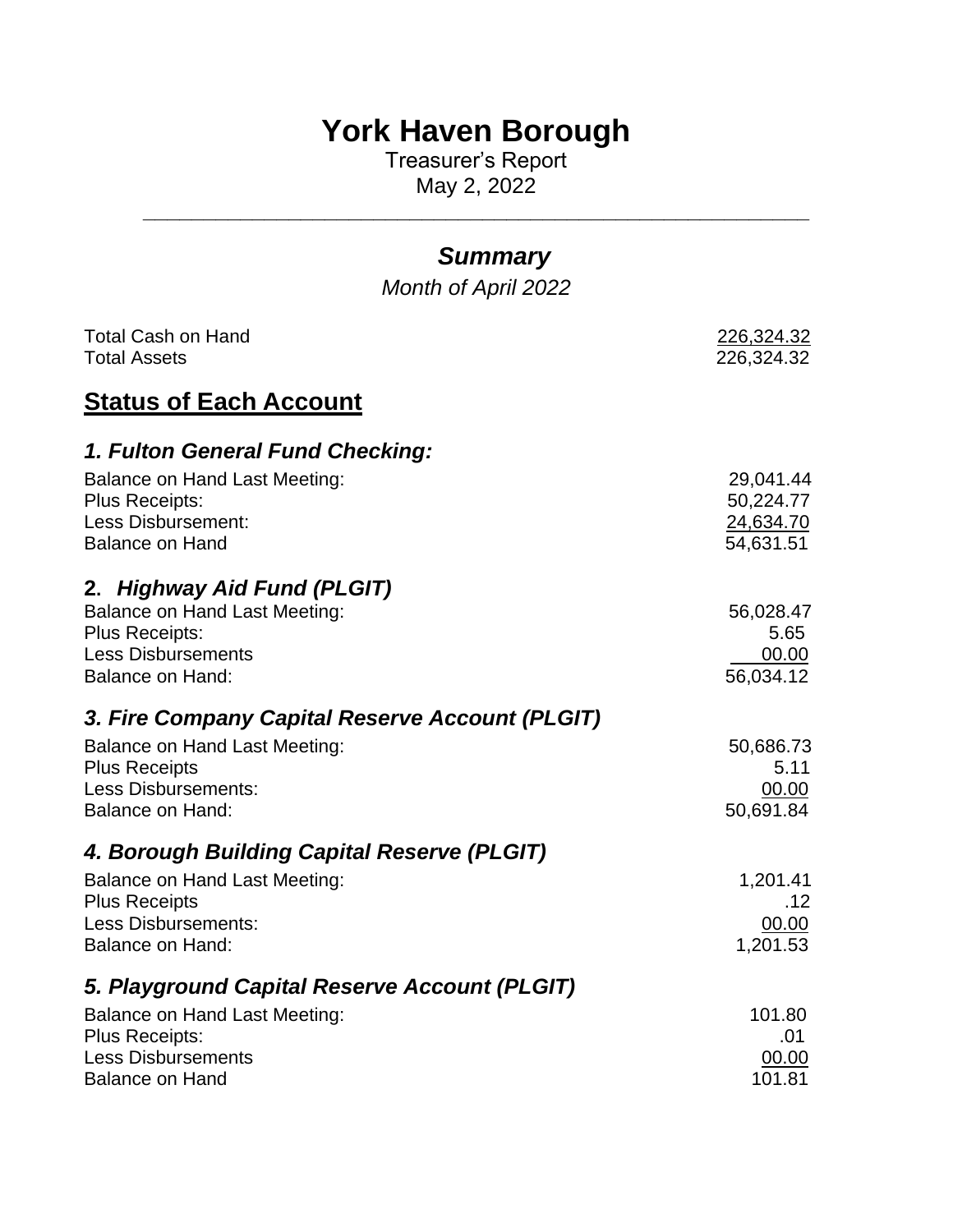| 6. Payroll (PLGIT) |  |
|--------------------|--|
|--------------------|--|

| Balance on Hand Last Meeting:<br><b>Plus Receipts:</b><br><b>Less Disbursements:</b><br><b>Balance on Hand:</b>                                                      | 365.06<br>.04<br><u>24.11</u><br>340.99   |
|----------------------------------------------------------------------------------------------------------------------------------------------------------------------|-------------------------------------------|
| 7. General Account (PLGIT)<br><b>Balance on Hand Last Meeting:</b><br><b>Plus Receipts:</b><br><b>Less Disbursements</b>                                             | 13,942.93<br>24,043.69<br>19,380.89       |
| <b>Balance on Hand</b><br>8. Petty Cash:<br>Balance on Hand Last Meeting:<br><b>Plus Receipts:</b><br>Less Disbursements:<br><b>Balance on Hand</b>                  | 18,605.73<br>4.22<br>0.00<br>0.00<br>4.22 |
| 9. American Rescue Plan (PLGIT)<br><b>Balance on Hand Last Meeting:</b><br><b>Plus Receipts:</b><br><b>Less Disbursements:</b><br><b>Balance on Hand</b>             | 36,271.56<br>3.65<br>0.00<br>36,275.21    |
| 10. York Haven Borough Building Fundraiser (PLGIT)<br><b>Balance on Hand Last Meeting:</b><br>Plus Receipts:<br><b>Less Disbursements:</b><br><b>Balance on Hand</b> | 8,436.51<br>.85<br>0.00<br>8,437.36       |

\_\_\_\_\_\_\_\_\_\_\_\_\_\_\_\_\_\_\_\_\_\_\_\_\_\_\_\_\_\_\_\_\_\_\_\_\_\_\_\_\_\_\_\_\_\_\_\_\_\_\_\_\_\_\_\_\_\_\_\_\_\_

\_\_\_\_\_\_\_\_\_\_\_\_\_\_\_\_\_\_\_\_\_\_\_\_\_\_\_\_\_\_\_\_\_\_\_\_\_\_\_\_\_\_\_\_\_\_\_\_\_\_\_\_\_\_\_\_\_\_\_\_\_\_

*Approved This Date: May 2, 2022*

*BY: \_\_\_\_\_\_\_\_\_\_\_\_\_\_\_\_\_\_\_\_\_\_\_\_\_\_\_\_\_\_\_\_\_\_\_\_\_\_\_\_\_\_\_\_\_\_\_\_\_\_\_\_\_\_\_\_\_\_\_\_*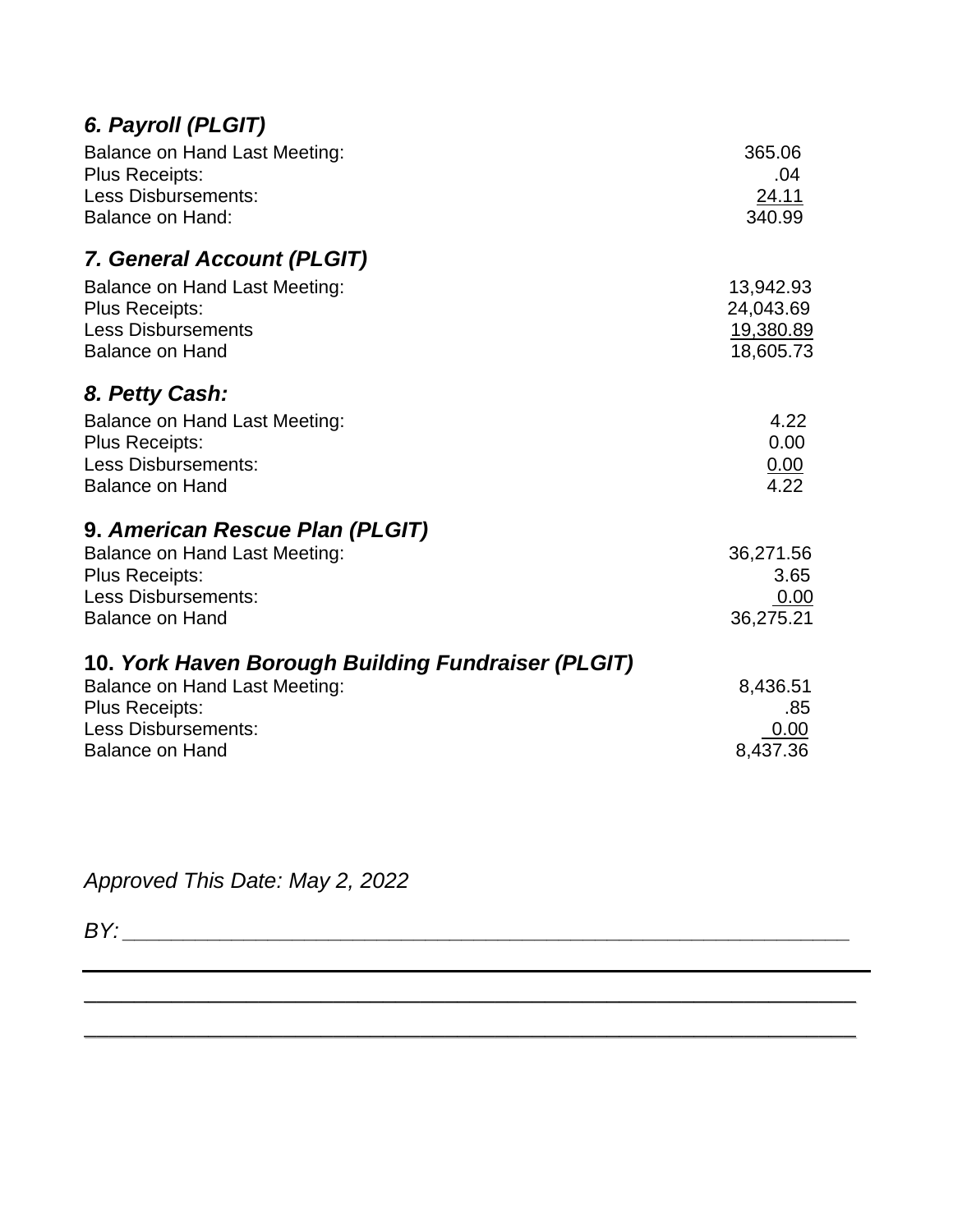## **General Fund (Fulton/Drovers)\_\_\_\_\_\_\_\_\_\_\_\_\_\_\_\_\_\_\_\_\_\_\_\_\_\_\_\_\_\_\_\_\_\_**

### *Receipts*\_\_\_\_\_\_\_\_\_\_\_\_\_\_\_\_\_\_\_\_\_\_\_\_\_\_\_\_\_\_\_\_\_\_\_\_\_\_\_\_\_\_\_\_\_\_\_\_\_\_\_

| Joell Fry (1 brick)                                   | 50.00     |
|-------------------------------------------------------|-----------|
| District Court 19-3-09                                | 66.87     |
| <b>York County Recorder of Deeds</b>                  | 859.65    |
| County of York Sheila Eisele Fire Tax Report #2       | 75.26     |
| County of York Sheila Eisele Tax Report #2            | 827.86    |
| County of York Sheila Eisele Fire Tax Report #3       | 400.92    |
| County of York Sheila Eisele Tax Report #3            | 4,409.75  |
| County of York Sheila Eisele Fire Tax Report #4       | 519.79    |
| County of York Sheila Eisele Tax Report #4            | 5,717.54  |
| David Neuman (open fire permit)                       | 10.00     |
| York Haven Trash Report (#3 March 2022)               | 16,613.60 |
| York Adams Tax Bureau (2015 unallocated distribution) | 6.12      |
| <b>York Adams Tax Bureau</b>                          | 5,827.03  |
| PA Office of the Budget (904 Recycling Grant)         | 1,570.80  |
| County of York Sheila Eisele Tax Report #5            | 3,387.74  |
| County of York Sheila Eisele Fire Tax Report #5       | 307.99    |
| County of York Sheila Eisele Tax Report #6            | 7,922.54  |
| County of York Sheila Eisele FireTax Report #6        | 720.31    |
| County of York Sheila Eisele Per Capita Tax Report #5 | 617.40    |
| County of York Sheila Eisele Per Capita Tax Report #6 | 313.60    |
|                                                       | 50,224.77 |

#### *Disbursements*

| Check No.          | Payee                                       |           |
|--------------------|---------------------------------------------|-----------|
| Transfer           | <b>PLGIT-General</b>                        | 24,041.00 |
| <b>ACH</b>         | York Adams Tax Bureau (1 <sup>st</sup> qtr) | 4.48      |
| Zip Check          | Met-Ed(Borough Building)                    | 59.31     |
| Zip Check          | Met-Ed $(2^{nd}$ St.)                       | 88.98     |
| Zip Check          | Columbia Gas                                | 425.93    |
| Zip Check          | Met-Ed (street lights)                      |           |
| <b>Fulton Bank</b> | Bank fees (March 2022)                      | 15.00     |
|                    |                                             | 24,634.70 |

## **Highway Aid (PLGIT)\_\_\_\_\_\_\_\_\_\_\_\_\_\_\_\_\_\_\_\_\_\_\_\_\_\_\_\_\_\_\_\_\_\_\_\_\_\_\_\_\_\_**

### *Receipts\_\_\_\_\_\_\_\_\_\_\_\_\_\_\_\_\_\_\_\_\_\_\_\_\_\_\_\_\_\_\_\_\_\_\_\_\_\_\_\_\_\_\_\_\_\_\_\_\_\_\_\_*

Checking Account Interest 4/22 5.65

### *Disbursements\_\_\_\_\_\_\_\_\_\_\_\_\_\_\_\_\_\_\_\_\_\_\_\_\_\_\_\_\_\_\_\_\_\_\_\_\_\_\_\_\_\_\_\_\_\_\_*

Check No. Payee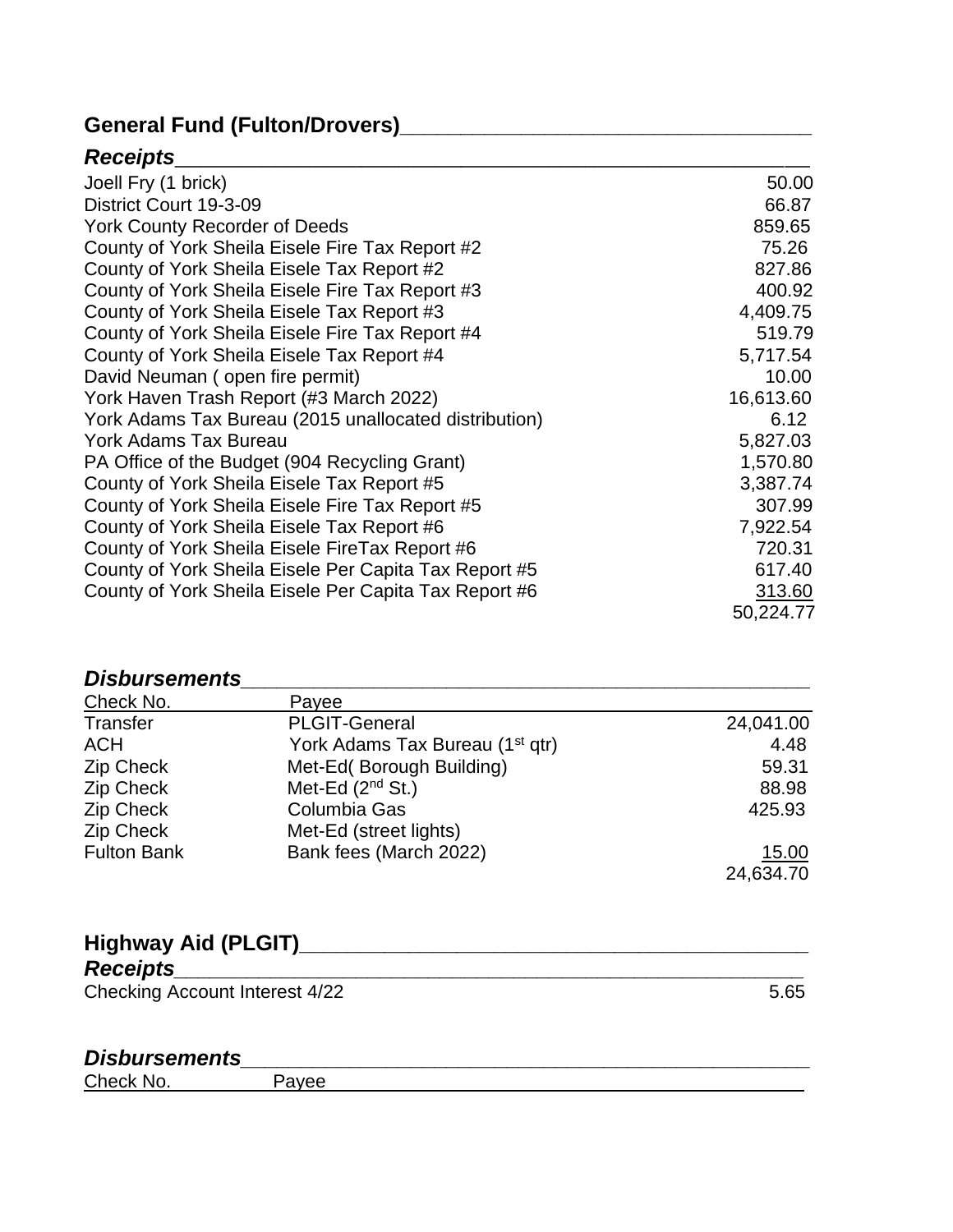| <b>Receipts</b>            |                                                                                                                      |           |
|----------------------------|----------------------------------------------------------------------------------------------------------------------|-----------|
|                            | <b>Checking Account Interest 4/22</b>                                                                                | 5.11      |
|                            | Transfer from PLIGIT-Tax Report #                                                                                    |           |
|                            |                                                                                                                      |           |
|                            | Check No. Payee Providence Check No.                                                                                 |           |
|                            |                                                                                                                      |           |
| <b>Receipts</b>            | Borough Building Capital Reserve Account (PLGIT)________________                                                     |           |
|                            | <b>Checking Account Interest 4/22</b>                                                                                | .12       |
|                            |                                                                                                                      |           |
| Check No.                  | Payee <b>Example 2018</b> Payee <b>Payee</b>                                                                         |           |
|                            |                                                                                                                      |           |
|                            |                                                                                                                      |           |
|                            |                                                                                                                      |           |
| <b>Receipts</b>            |                                                                                                                      |           |
|                            | Checking Account Interest 4/22                                                                                       | .01       |
|                            |                                                                                                                      |           |
| Check No.                  | Payee                                                                                                                |           |
|                            |                                                                                                                      |           |
|                            |                                                                                                                      |           |
|                            |                                                                                                                      |           |
| <b>Receipts</b>            | <u> 1989 - Johann John Stein, mars ar yw i brenin y brenin y brenin y brenin y brenin y brenin y brenin y brenin</u> |           |
| <b>Transfer from PLGIT</b> | <b>Checking Account Interest 4/22</b>                                                                                | .04       |
|                            |                                                                                                                      |           |
| <b>Disbursements</b>       |                                                                                                                      |           |
| Check No.                  | Payee                                                                                                                |           |
| 2938                       | PA Department of Revenue (March 2022)                                                                                | 3.99      |
| ACH                        | 941 Tax Deposit (March 2022)                                                                                         | 19.89     |
| 2939                       | PA UC Tax Fund (1 <sup>st</sup> qtr tax)                                                                             | 00.23     |
|                            |                                                                                                                      | 24.11     |
|                            |                                                                                                                      |           |
| <b>General Account</b>     |                                                                                                                      |           |
| <b>PLGIT</b>               |                                                                                                                      |           |
| <b>Receipts</b>            |                                                                                                                      |           |
| <b>Transfer Fulton</b>     | <b>Checking Account Interest 4/22</b>                                                                                | 2.69      |
|                            |                                                                                                                      | 24,041.00 |
|                            |                                                                                                                      | 24,043.69 |